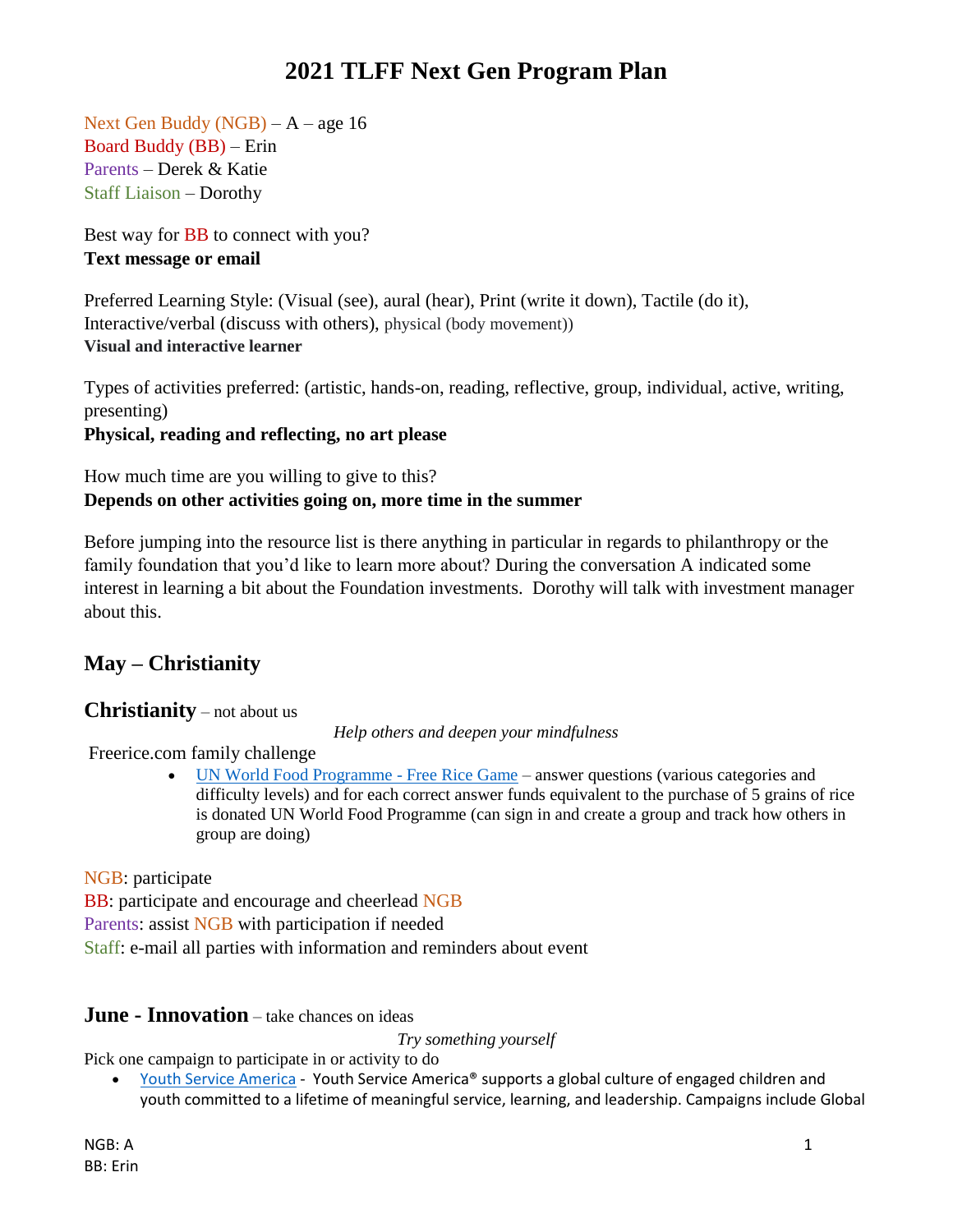Youth Service Day and Semester of Service. Resources and trainings are offered through YSA Learning Center.

- [Do Something](http://www.dosomething.org/) online platform to join youth led social change campaigns
- [GenerationOn](https://generationon.org/) generationOn provides programs, tools, and resources to engage kids and teens in service and volunteering.

Try to complete project before June 25 so you can share about it at TLFF Monthly Board Meeting.

NGB: peruse the above websites and pick a campaign or project to do or participate in during the month of June, connect with BB about what you've chosen, ask Parents for assistance gathering any supplies you might need, prepare to present about your project to TLFF board on June 25 BB: check in with your NGB about what project they picked, encourage support, help them prepare to present about their project at June  $25<sup>th</sup>$  board meeting Parents: assist NGB with supplies and logistics if necessary Staff: e-mail all parties with information and reminders

**July - Joy** – more than obligation

*Have fun together*

TBD – probably virtual game night or talent show

NGB: participate

BB: participate and encourage and cheerlead NGB

Parents: participate and assist NGB with participation if needed

Staff: e-mail all parties with information and reminders about event

### **August –** Family/Community – relationship matters

*Discover more about your family and community*

Complete one of the following activities together

- Take a personality quiz and share the results
	- o [National Geographic personality quizzes](https://kids.nationalgeographic.com/games/personality-quizzes) Discover which cute animal, Greek god, ice cream flavor, and explorer you are—and more!
		- **•** Discussion Guide
- Interview a family member that doesn't live in your house
	- o [How to interview a relative guide](http://www.readwritethink.org/files/resources/lesson_images/lesson805/interview.pdf)
	- o [Sample questions for interviewing a family member](https://rulethisroost.com/65-interview-questions-ask-parents/)

NGB: work with BB to pick one of the above and do it together

BB: work with NGB to pick one of the above and then do it together

Parents: assist NGB with logistics and supplies if needed

Staff: e-mail all parties with information and reminders, send out personality test discussion guide

### **October** - Empowering – Share our resources

*Learn about leadership and social justice*

Complete one of the following activities together

- [Hidden bias quizzes](https://implicit.harvard.edu/implicit/takeatest.html) test yourself for hidden bias on skin tone, disabilities, and many more
	- o Companion [article](https://www.learningforjustice.org/professional-development/test-yourself-for-hidden-bias) from Learning for Justice to start your discussion
- Watch a video together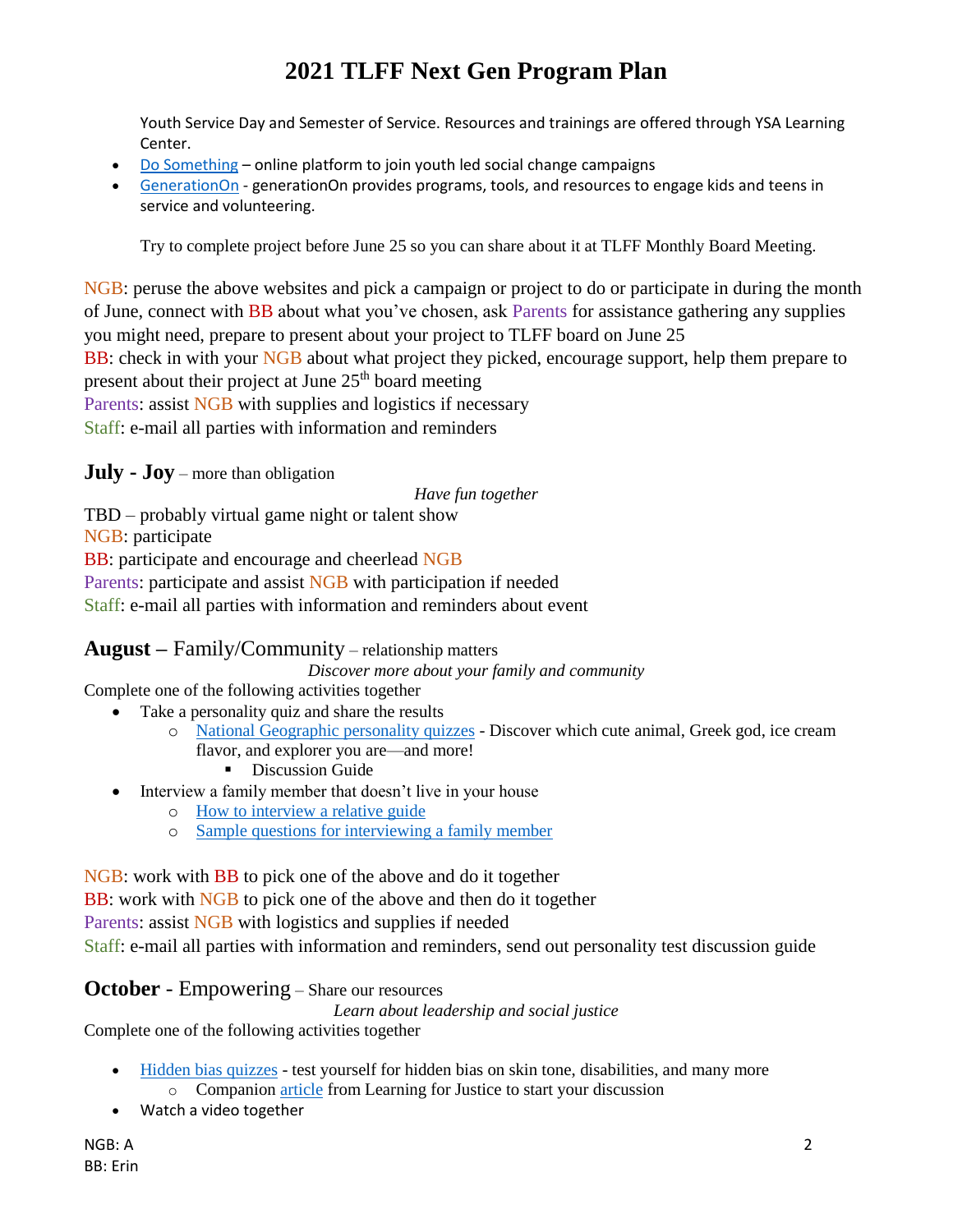- o [Racism Town Hall](https://www.cnn.com/2020/06/06/app-news-section/cnn-sesame-street-race-town-hall-app-june-6-2020-app/index.html) (CNN & Sesame Street)
- o [Embrace Race](http://www.embracerace.org/) resources include articles, webinars, action guides and children's books organized by topic – for further learning on this topic
- Book club read a book/article on leadership together

NGB: work with BB to pick one of the above and do it together BB: work with NGB to pick one of the above and then do it together Parents: assist NGB with logistics and supplies if needed Staff: e-mail all parties with information and reminders, send out book list suggestions for book club

### **November**

NGB: meet with Staff to give feedback on 2021 program and give suggestions for 2022 BB: answer survey about 2021program and give suggestions for 2022 Parents: assist NGB with logistics if needed Staff: send out information about December optional stewardship activity, meet with NGB to discuss 2021 program and suggestions for 2022, send out survey to all BB s

### **December - Stewardship**

Optional bonus Stewardship activity - TBD

NGB: meet with Staff to prepare 2022 program plan, optional stewardship activity BB: participate in bonus stewardship activity if NGB opts in Parents: assist NGB with logistics if needed Staff: meet with NGB to discuss 2022 program

### **Stewardship** – give thoughtfully

#### *Give thoughtfully*

### Birthday Donation

This month you get to explore The Longbrake Family Foundation value of stewardship. Stewardship refers to the way time, talents, material possessions, and wealth, are used or given in service of God. At TLFF the value of stewardship reminds us to give thoughtfully. In order to practice this value, the board has designated that each member of the 3<sup>rd</sup> generation over 5 years of age should get \$100 on their birthday to give to an organization or organizations of their choice. Please work with your  $BB$  to answer the following questions and relay the answers to TLFF Staff.

- What is the name and address (website or physical)?
- What do they do and who do they help?
- Why did you choose them?

NGB: designate which organization(s) you would like birthday donation to go to, answer 3 birthday donation questions and return answers to Staff.

BB: Check in with buddy about their birthday donation and assist relaying their answers to Staff if necessary.